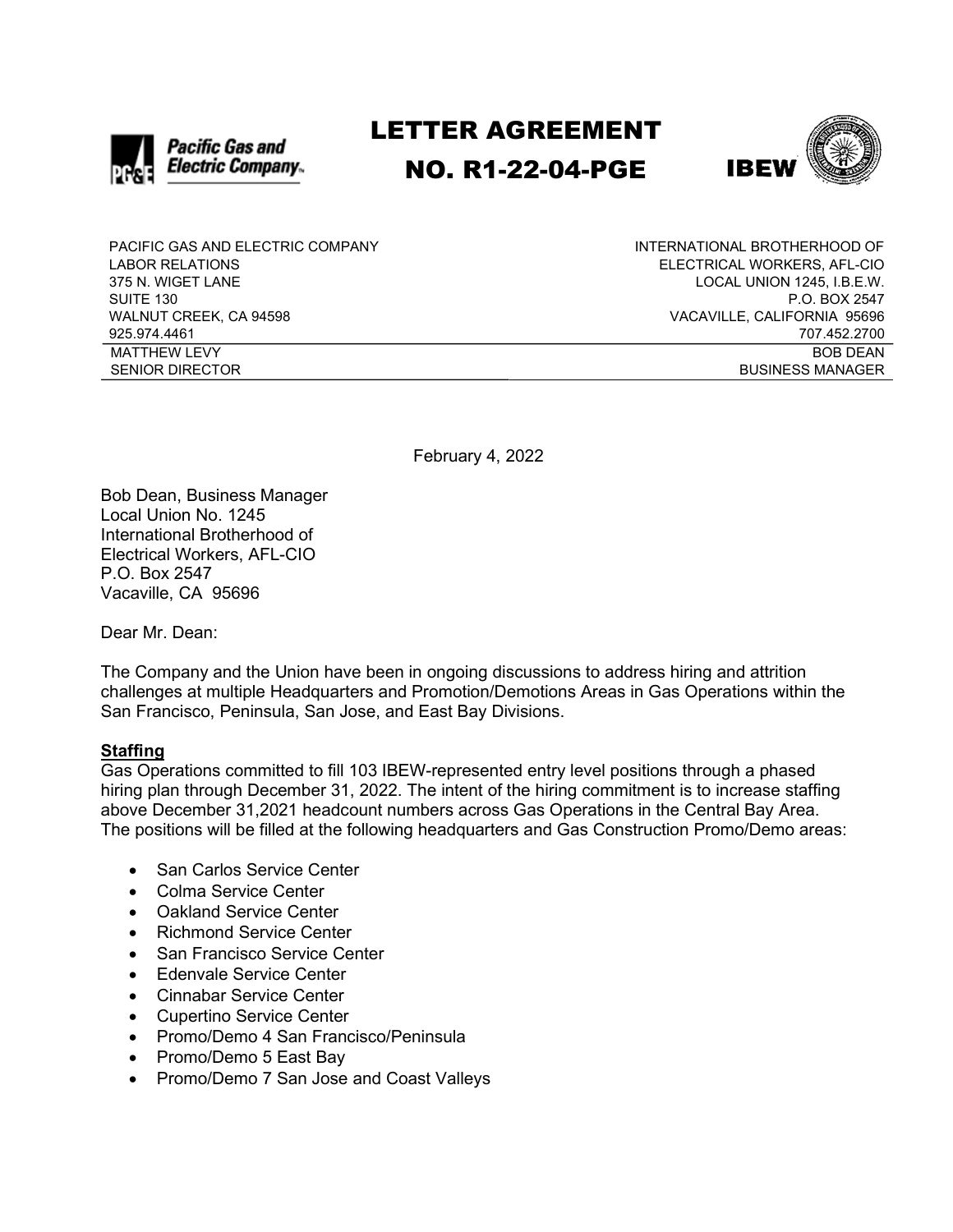| Group                                     | <b>Classification</b>                              | <b>Additional</b><br><b>Positions</b> |
|-------------------------------------------|----------------------------------------------------|---------------------------------------|
| <b>General Construction</b>               | Utility Worker - GC                                | 22                                    |
| <b>Traffic Control</b>                    | <b>Traffic Control Utility</b><br>Worker & Flagger | 50                                    |
| <b>General Construction</b><br>Inspection | <b>Pre-Utility Inspector</b>                       | 12                                    |
| Maintenance &<br>Construction             | Utility Worker - Gas<br>Trans & Dsbn               | 11                                    |
| Locate & Mark                             | Utility Worker - Gas<br>Trans & Dsbn               | 8                                     |

A combination of external hires, internal transfers through the job bidding process or hiring hall personnel may be utilized to achieve the projected hiring commitments. Pursuant to LA 21-56, Hiring Hall employees that are converted to regular status will be included in the projected hiring commitment total for the purpose of compliance with this agreement.

All projected hiring addressed in this letter agreement assumes availability of qualified candidates and is limited by the ability to safely on board new employees.

Outside of this agreement, the parties agree to continue discussions to address retention concerns for incumbents in these impacted areas.

#### Bidding Restrictions

Bidding Restrictions are applicable for the following classifications on a system-wide basis: Utility Worker – Gas Trans & Dsbn (50010217), Utility Worker – GC (50010223), Traffic Control Utility Worker (52442394), Traffic Control Flagger (52442393) and Pre-Utility Inspector (52727589). An employee who is demoted or placed into any of the classifications pursuant to Section 206.15 or under the provisions of Title 306 will not be subject to the bidding restrictions.

#### Utility Worker – Gas Trans & Dsbn (50010217)

Except for promotion to a higher classification within their respective headquarters, new entrants will not have their bids or transfer requests considered for two years. A job award to a higher classification within the headquarters will not change the original two-year commitment.

#### Utility Worker – GC (50010223)

New entrants into Utility Worker – GC classification will not have bids or transfer requests considered for two years. The two-year commitment does not preclude an employee from bidding to a classification with a higher wage rate within General Construction and within employees Promo/Demo area. A job award to a higher classification will not change the original two-year commitment.

#### Traffic Control Utility Worker (52442394)

This Letter Agreement modifies the provisions of Letter Agreement 20-03, specific to the Bidding Restrictions. Effective the date of this Agreement, the three-year commitment for all classifications within Traffic Control will be revised to a two-year commitment.

New entrants into the Traffic Control Line of Progression will not have bids or transfer requests considered for two years. The two-year commitment does not preclude an employee within the Traffic Control Line of Progression from bidding to a Traffic Control Senior, Traffic Control Utility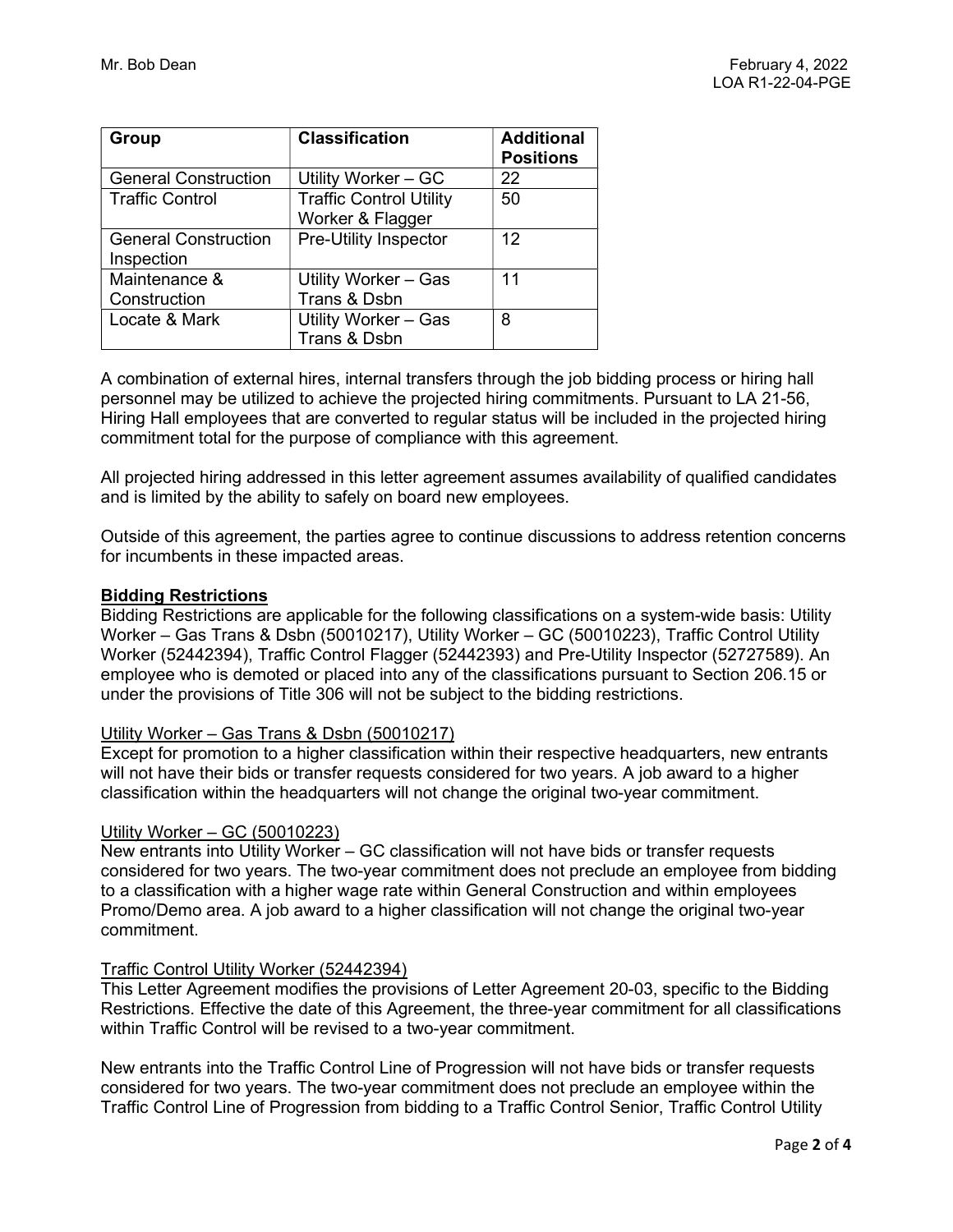Worker or Traffic Control Flagger classification. A job award to another location within any of the classifications noted above will not change the original two-year commitment.

#### Pre-Utility Inspector (52727589)

New entrants into Pre-Utility Inspector classification will not have bids or transfer requests considered for two years. The two-year commitment does not preclude an employee from bidding to a classification with a higher wage rate within Inspection. A job award to a higher classification will not change the original two-year commitment.

The Company's hiring commitment in the identified Bay Area headquarters and organization is intended to have a lasting impact on staffing in the affected workgroups. The projected 2022 addition of workforce contained in this agreement shall establish a staffing benchmark to be identified and agreed to by the Oversight Committee. Although the Company makes no hiring commitments for the years 2023 and 2024 in this agreement, they shall maintain the staffing threshold identified via data snapshot on 12/31/2022. If on 1/1/2025 the staffing in the areas, and organizations identified in this agreement are below the benchmark established, a cancellation clause shall be triggered that would allow either party to cancel this agreement with 60 days notification to the other party.

### Oversight Committee

The Company and Union shall each appoint up to three (3) members to be part of an Oversight Committee. The Oversight Committee will meet as required.

The Oversight Committee will attempt to resolve any issues that may arise regarding this Letter of Agreement within forty-five (45) days. Issues that the Oversight Committee cannot resolve will be subject to the party's grievance procedure. Subsection 102.3(a)(2) timelines will be waived for the ninety-day period.

This proposal has been discussed with Senior Assistant Business Manager Anthony Brown.

If you agree, please so indicate in the space provided below and return one executed copy of this letter to the Company.

Very truly yours,

PACIFIC GAS AND ELECTRIC COMPANY

By:  $\mu$ 

Matthew Levy Senior Director